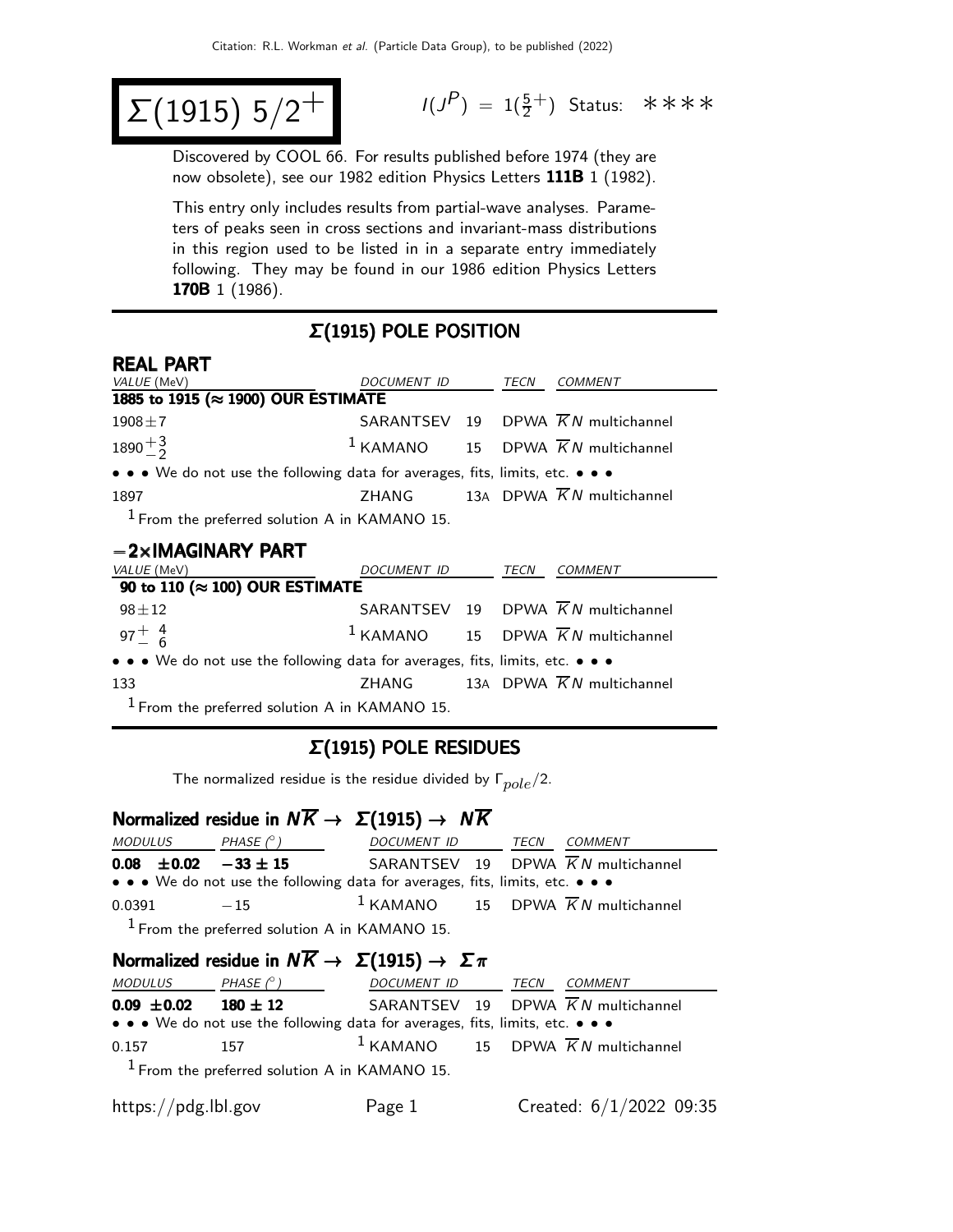|                     | Normalized residue in $N\overline{K} \rightarrow \Sigma(1915) \rightarrow \Lambda \pi$                                                                                                         |                                                 |                                                                                                                                                   |
|---------------------|------------------------------------------------------------------------------------------------------------------------------------------------------------------------------------------------|-------------------------------------------------|---------------------------------------------------------------------------------------------------------------------------------------------------|
| <b>MODULUS</b>      | PHASE (° ) DOCUMENT ID TECN COMMENT                                                                                                                                                            |                                                 |                                                                                                                                                   |
|                     | <b>0.07</b> $\pm$ <b>0.02</b> -170 $\pm$ 20 SARANTSEV 19 DPWA $\overline{K}N$ multichannel                                                                                                     |                                                 |                                                                                                                                                   |
|                     | • • • We do not use the following data for averages, fits, limits, etc. • • •                                                                                                                  |                                                 |                                                                                                                                                   |
| 0.0757              | 166                                                                                                                                                                                            |                                                 | <sup>1</sup> KAMANO 15 DPWA $\overline{K}N$ multichannel                                                                                          |
|                     | $1$ From the preferred solution A in KAMANO 15.                                                                                                                                                |                                                 |                                                                                                                                                   |
|                     | Normalized residue in $N\overline{K} \rightarrow \Sigma(1915) \rightarrow \Xi K$                                                                                                               |                                                 |                                                                                                                                                   |
|                     | $\underline{\textit{MODULUS}} \qquad \underline{\textit{PHASE (^{\circ})}} \qquad \qquad \underline{\textit{DOCUMENT ID}} \qquad \underline{\textit{TECN}} \quad \underline{\textit{COMMENT}}$ |                                                 |                                                                                                                                                   |
|                     | $0.02 \pm 0.01$ $-65 \pm 35$ SARANTSEV 19                                                                                                                                                      |                                                 | DPWA $\overline{K}N$ multichannel                                                                                                                 |
|                     | • • • We do not use the following data for averages, fits, limits, etc. • • •                                                                                                                  |                                                 |                                                                                                                                                   |
| 0.002               | $-88$                                                                                                                                                                                          |                                                 | $1$ KAMANO 15 DPWA $\overline{K}N$ multichannel                                                                                                   |
|                     | $1$ From the preferred solution A in KAMANO 15.                                                                                                                                                |                                                 |                                                                                                                                                   |
|                     | Normalized residue in $N\overline{K} \to \Lambda(1915) \to \Sigma(1385)\pi$ , P-wave                                                                                                           |                                                 |                                                                                                                                                   |
|                     | $MODULUS$ PHASE $(°)$ DOCUMENT ID TECN COMMENT                                                                                                                                                 |                                                 |                                                                                                                                                   |
| $0.02 \pm 0.02$     |                                                                                                                                                                                                |                                                 | SARANTSEV 19 DPWA $\overline{K}N$ multichannel                                                                                                    |
|                     | • • • We do not use the following data for averages, fits, limits, etc. • • •                                                                                                                  |                                                 |                                                                                                                                                   |
| 0.0724              | 161                                                                                                                                                                                            |                                                 | $1$ KAMANO 15 DPWA $\overline{K}N$ multichannel                                                                                                   |
|                     | <sup>1</sup> From the preferred solution A in KAMANO 15.                                                                                                                                       |                                                 |                                                                                                                                                   |
|                     | Normalized residue in $N\overline{K} \to \Lambda(1915) \to \Sigma(1385)\pi$ , F-wave                                                                                                           |                                                 |                                                                                                                                                   |
|                     | $\textit{MODULUS}$ PHASE (° ) DOCUMENT ID TECN COMMENT                                                                                                                                         |                                                 |                                                                                                                                                   |
|                     | <b>0.05 <math>\pm</math>0.03</b> - 30 $\pm$ 50 SARANTSEV 19 DPWA $\overline{K}N$ multichannel                                                                                                  |                                                 |                                                                                                                                                   |
|                     | • • • We do not use the following data for averages, fits, limits, etc. • • •                                                                                                                  |                                                 |                                                                                                                                                   |
| 0.0162              | $-163$                                                                                                                                                                                         | $1$ KAMANO 15 DPWA $\overline{K}N$ multichannel |                                                                                                                                                   |
|                     | $1$ From the preferred solution A in KAMANO 15.                                                                                                                                                |                                                 |                                                                                                                                                   |
|                     | Normalized residue in $N\overline{K} \to \Sigma(1915) \to \Lambda(1520)\pi$ , D-wave                                                                                                           |                                                 |                                                                                                                                                   |
|                     | $MODULUS$ PHASE $(°)$ DOCUMENT ID TECN COMMENT                                                                                                                                                 |                                                 |                                                                                                                                                   |
|                     | <b>0.08±0.02</b> -105 ± 50 SARANTSEV 19 DPWA $\overline{K}N$ multichannel                                                                                                                      |                                                 |                                                                                                                                                   |
|                     | Normalized residue in $N\overline{K} \to \Sigma(1915) \to \Delta \overline{K}$ , P-wave                                                                                                        |                                                 |                                                                                                                                                   |
|                     | $\begin{array}{ccccccccc} \textit{MODULUS} & \textit{PHASE (}^{\circ}) & \textit{O} & \textit{OOCUMENT ID} & \textit{TECN} & \textit{COMMENT} & \textit{O} \end{array}$                        |                                                 |                                                                                                                                                   |
|                     |                                                                                                                                                                                                |                                                 | <b>0.12±0.03</b> $-10 \pm 20$ SARANTSEV 19 DPWA $\overline{K}N$ multichannel                                                                      |
|                     | Normalized residue in $N\overline{K} \to \Sigma(1915) \to \Delta \overline{K}$ , F-wave                                                                                                        |                                                 |                                                                                                                                                   |
|                     |                                                                                                                                                                                                |                                                 |                                                                                                                                                   |
|                     |                                                                                                                                                                                                |                                                 | $\frac{MODULUS}{0.07\pm0.02}$ $\frac{PHASE(^{\circ})}{-35\pm25}$ $\frac{DOCUMENT}{SARANTSEV}$ $\frac{TECN}{19}$ $\frac{COMMENT}{KN}$ multichannel |
|                     | Normalized residue in $N\overline{K} \to \Sigma(1915) \to \Lambda(1520)\pi$ , G-wave                                                                                                           |                                                 |                                                                                                                                                   |
|                     | $\begin{array}{ccccccccc} \textit{MODULUS} & \textit{PHASE (}^{\circ}) & \textit{O} & \textit{OOCUMENT ID} & \textit{TECN} & \textit{COMMENT} & \textit{O} \end{array}$                        |                                                 |                                                                                                                                                   |
| $0.01 \pm 0.01$     |                                                                                                                                                                                                | SARANTSEV 19 DPWA $\overline{K}N$ multichannel  |                                                                                                                                                   |
|                     | Normalized residue in $N\overline{K} \to \Sigma(1915) \to N\overline{K}^*(892)$ , S=1/2, F-wave                                                                                                |                                                 |                                                                                                                                                   |
|                     | $\begin{array}{ccc}\textit{MODULUS} & \textit{PHASE (}^{\circ}) & \textit{DOCUMENT ID} & \textit{TECN} & \textit{COMMENT} \\ \end{array}$                                                      |                                                 |                                                                                                                                                   |
|                     | 0.07 $\pm$ 0.04 -60 $\pm$ 45 SARANTSEV 19 DPWA $\overline{K}N$ multichannel                                                                                                                    |                                                 |                                                                                                                                                   |
|                     | • • • We do not use the following data for averages, fits, limits, etc. • • •                                                                                                                  |                                                 |                                                                                                                                                   |
| 0.00476             | 4                                                                                                                                                                                              |                                                 | $1$ KAMANO 15 DPWA $\overline{K}N$ multichannel                                                                                                   |
|                     | <sup>1</sup> From the preferred solution A in KAMANO 15.                                                                                                                                       |                                                 |                                                                                                                                                   |
|                     |                                                                                                                                                                                                |                                                 |                                                                                                                                                   |
| https://pdg.lbl.gov |                                                                                                                                                                                                | Page 2                                          | Created: $6/1/2022$ 09:35                                                                                                                         |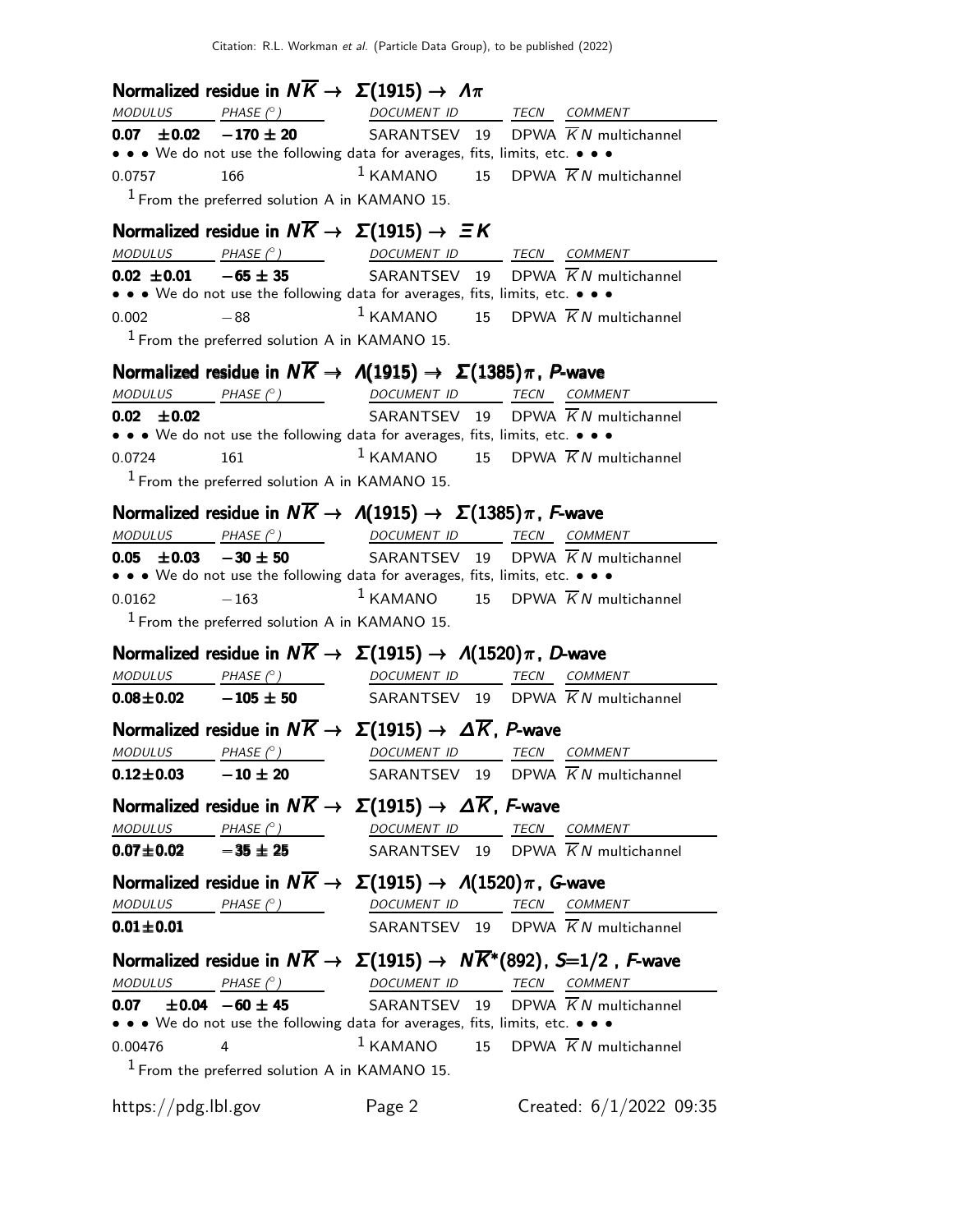Citation: R.L. Workman et al. (Particle Data Group), to be published (2022)

|                       |                                                 |                                                                               | Normalized residue in $N\overline{K} \to \Sigma(1915) \to N\overline{K}^*(892)$ , S=3/2, P-wave |
|-----------------------|-------------------------------------------------|-------------------------------------------------------------------------------|-------------------------------------------------------------------------------------------------|
| MODULUS               |                                                 | $PHASE \, \, {}^\circ$ ) DOCUMENT ID TECN                                     | COMMENT                                                                                         |
|                       |                                                 | • • • We do not use the following data for averages, fits, limits, etc. • • • |                                                                                                 |
| 51<br>0.0494          |                                                 |                                                                               | <sup>1</sup> KAMANO 15 DPWA $\overline{K}N$ multichannel                                        |
|                       | $1$ From the preferred solution A in KAMANO 15. |                                                                               |                                                                                                 |
|                       |                                                 |                                                                               | Normalized residue in $N\overline{K} \to \Sigma(1915) \to N\overline{K}^*(892)$ , S=3/2, F-wave |
|                       |                                                 |                                                                               |                                                                                                 |
|                       | MODULUS PHASE $(^\circ)$                        | DOCUMENT ID TECN                                                              | <b>COMMENT</b>                                                                                  |
|                       |                                                 |                                                                               | <b>0.07</b> $\pm$ <b>0.03</b> -40 $\pm$ 45 SARANTSEV 19 DPWA $\overline{K}N$ multichannel       |
|                       |                                                 | • • • We do not use the following data for averages, fits, limits, etc. • • • |                                                                                                 |
| $\sim$ 16<br>0.000314 |                                                 |                                                                               | $1$ KAMANO 15 DPWA $\overline{K}N$ multichannel                                                 |

# Σ(1915) MASS

| VALUE (MeV)                                                                   | <b>DOCUMENT ID</b>                                   |                 | <b>TECN</b> | <b>COMMENT</b>                                 |
|-------------------------------------------------------------------------------|------------------------------------------------------|-----------------|-------------|------------------------------------------------|
| 1900 to 1935 (≈ 1915) OUR ESTIMATE                                            |                                                      |                 |             |                                                |
| $1918 \pm 6$                                                                  | SARANTSEV                                            | 19              |             | DPWA $\overline{K}N$ multichannel              |
| $1920 + 7$                                                                    | ZHANG                                                | 13A             |             | DPWA $\overline{K}N$ multichannel              |
| $1937 + 20$                                                                   | ALSTON-                                              | 78              |             | DPWA $\overline{K}N \rightarrow \overline{K}N$ |
| $1894 \pm 5$                                                                  | $1$ CORDEN                                           | 77C             |             | $K^-$ n $\rightarrow$ $\Sigma \pi$             |
| $1909 \pm 5$                                                                  | $1$ CORDEN                                           | 77 <sub>C</sub> |             | $K^- n \to \Sigma \pi$                         |
| $1920 \pm 10$                                                                 | GOPAL 77                                             |                 |             | DPWA $\overline{K}N$ multichannel              |
| $1920 \pm 30$                                                                 | BAILLON                                              | 75              |             | IPWA $\overline{K}N \rightarrow \Lambda \pi$   |
| $1914 \pm 10$                                                                 | <b>HEMINGWAY</b>                                     | 75              |             | DPWA $K^- p \rightarrow \overline{K} N$        |
| $1920 + \frac{15}{20}$                                                        | VANHORN                                              | 75              |             | DPWA $K^- p \rightarrow \Lambda \pi^0$         |
| $1920 \pm 5$                                                                  | KANE                                                 | 74              |             | DPWA $K^- p \to \Sigma \pi$                    |
| • • • We do not use the following data for averages, fits, limits, etc. • • • |                                                      |                 |             |                                                |
| not seen                                                                      | <b>DECLAIS</b>                                       | 77              |             | DPWA $\overline{K}N \rightarrow \overline{K}N$ |
| 1925 or 1933                                                                  | <sup>2</sup> MARTIN                                  | 77              |             | DPWA $\overline{K}N$ multichannel              |
| $1900 \pm 4$                                                                  | <sup>3</sup> CORDEN                                  | 76              |             | DPWA $K^- n \rightarrow \Lambda \pi^-$         |
| 1915                                                                          | DEBELLEFON 76 IPWA $K^- p \rightarrow \Lambda \pi^0$ |                 |             |                                                |

 $^1$  The two entries for CORDEN 77C are from two different acceptable solutions.

 $^2$  The two MARTIN 77 values are from a T-matrix pole and from a Breit-Wigner fit.

 $3$  Preferred solution 3; see CORDEN 76 for other possibilities.

# Σ(1915) WIDTH

| VALUE (MeV)                    | DOCUMENT ID    |     | <b>TECN</b> | <b>COMMENT</b>                                       |
|--------------------------------|----------------|-----|-------------|------------------------------------------------------|
| 80 to 160 (≈ 120) OUR ESTIMATE |                |     |             |                                                      |
| $102 \pm 12$                   |                |     |             | SARANTSEV 19 DPWA $\overline{K}N$ multichannel       |
| $149 + 17$                     | ZHANG          |     |             | 13A DPWA Multichannel                                |
| $161 + 20$                     | ALSTON-        |     |             | 78 DPWA $\overline{K}N \rightarrow \overline{K}N$    |
| $107 + 14$                     | $1$ CORDEN     | 77C |             | $K^-$ n $\rightarrow$ $\Sigma \pi$                   |
| $85 \pm 13$                    | $1$ CORDEN     | 77C |             | $K^-$ n $\rightarrow$ $\Sigma \pi$                   |
| $130 \pm 10$                   | GOPAL          | 77  |             | DPWA $\overline{K}N$ multichannel                    |
| $70 + 20$                      | <b>BAILLON</b> |     |             | 75 IPWA $\overline{K}N \rightarrow \Lambda \pi$      |
| $85 \pm 15$                    |                |     |             | HEMINGWAY 75 DPWA $K^- p \rightarrow \overline{K} N$ |
| https://pdg.lbl.gov            | Page 3         |     |             | Created: 6/1/2022 09:35                              |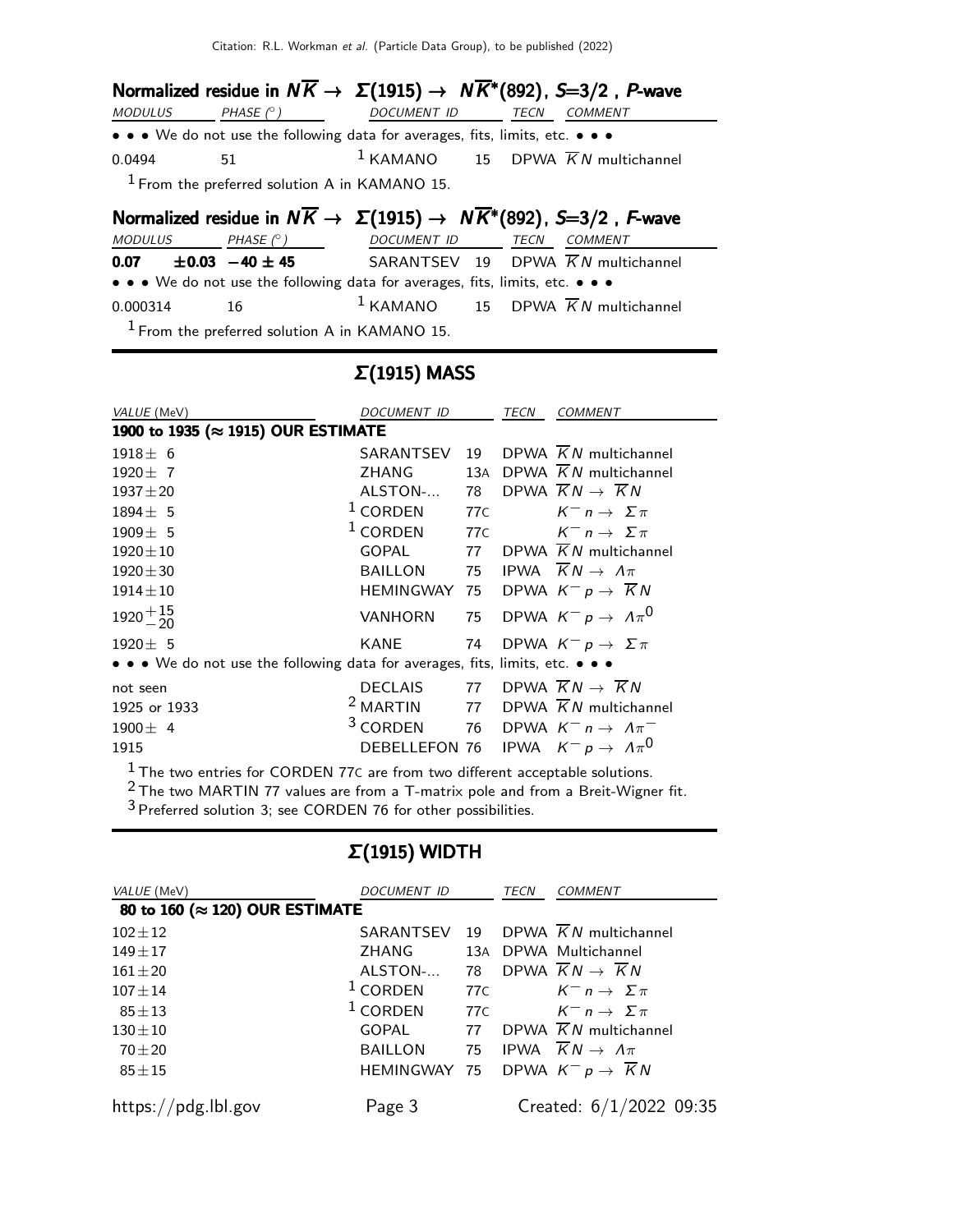| $102 \pm 18$                                                                               |  | VANHORN 75 DPWA $K^- p \rightarrow \Lambda \pi^0$             |
|--------------------------------------------------------------------------------------------|--|---------------------------------------------------------------|
| $162 + 25$                                                                                 |  | KANE 74 DPWA $K^- p \rightarrow \Sigma \pi$                   |
| • • • We do not use the following data for averages, fits, limits, etc. • • •              |  |                                                               |
| 171 or 173                                                                                 |  | <sup>2</sup> MARTIN 77 DPWA $\overline{K}N$ multichannel      |
| $75 \pm 14$                                                                                |  | <sup>3</sup> CORDEN 76 DPWA $K^- n \rightarrow \Lambda \pi^-$ |
| 60                                                                                         |  | DEBELLEFON 76 IPWA $K^- p \rightarrow \Lambda \pi^0$          |
| $1\tau_{\rm bc, true, antiles}$ for CODDEN 376 are from the different example to colutions |  |                                                               |

 $\frac{1}{2}$  The two entries for CORDEN 77C are from two different acceptable solutions.

 $2$  The two MARTIN 77 values are from a T-matrix pole and from a Breit-Wigner fit.

 $3$  Preferred solution 3; see CORDEN 76 for other possibilities.

|                       | Mode                           | Fraction $(\Gamma_i/\Gamma)$ |
|-----------------------|--------------------------------|------------------------------|
| $\Gamma_1$            | $N\overline{K}$                | $0.05$ to $0.15$             |
| $\Gamma_2$            | $\Lambda\pi$                   | $(6.0 \pm 2.0)\%$            |
| $\Gamma_3$            | $\Sigma \pi$                   | $(10.0 \pm 2.0)\%$           |
| $\Gamma_4$            | $\equiv$ $\kappa$              |                              |
| $\Gamma_5$            | $\Sigma(1385)\pi$              |                              |
| $\Gamma_6$            | $\Sigma(1385)\pi$ , $P$ -wave  | $(2.0 \pm 2.0)\%$            |
| $\Gamma$              | $\Sigma(1385)\pi$ , F-wave     | $(4.0 \pm 2.0)\%$            |
| $\Gamma_8$            | $\Lambda(1520)\pi$ , D-wave    | $(8.0 \pm 2.0)\%$            |
| $\Gamma$ <sub>9</sub> | $\Lambda(1520)\pi$ , G-wave    |                              |
| $\Gamma_{10}$         | $NK^*(892)$ , S=1/2, F-wave    | $(5.0 \pm 3.0)\%$            |
| $\Gamma_{11}$         | $NK^*(892)$ , S=3/2, P-wave    |                              |
| $\Gamma_{12}$         | $NK*(892)$ , S=3/2, F-wave     | $(5.0 \pm 2.0)\%$            |
| $\Gamma_{13}$         | $\Delta K$ , P-wave            | $(16 \pm 5) \%$              |
| $\Gamma_{14}$         | $\Delta \overline{K}$ , F-wave | $(5.0 \pm 3.0) \%$           |

# Σ(1915) DECAY MODES

## Σ(1915) BRANCHING RATIOS

See "Sign conventions for resonance couplings" in the Note on  $\Lambda$  and  $\Sigma$ Resonances.

| $\Gamma(N\overline{K})/\Gamma_{\rm total}$                                                                                            |                                                           |    |      |                                                          |  |
|---------------------------------------------------------------------------------------------------------------------------------------|-----------------------------------------------------------|----|------|----------------------------------------------------------|--|
| <b>VALUE</b>                                                                                                                          | DOCUMENT ID                                               |    | TECN | <b>COMMENT</b>                                           |  |
| 0.05 to 0.15 OUR ESTIMATE                                                                                                             |                                                           |    |      |                                                          |  |
| $0.08 \pm 0.02$                                                                                                                       |                                                           |    |      | SARANTSEV 19 DPWA $\overline{K}N$ multichannel           |  |
| $0.026 \pm 0.004$                                                                                                                     | ZHANG                                                     |    |      | 13A DPWA $\overline{K}N$ multichannel                    |  |
| $0.03 \pm 0.02$                                                                                                                       | $1$ GOPAL                                                 | 80 |      | DPWA $\overline{K}N \rightarrow \overline{K}N$           |  |
| $0.14 \pm 0.05$                                                                                                                       | ALSTON- 78 DPWA $\overline{K}N \rightarrow \overline{K}N$ |    |      |                                                          |  |
| $0.11 \pm 0.04$                                                                                                                       | HEMINGWAY 75 DPWA $K^- p \rightarrow \overline{K} N$      |    |      |                                                          |  |
| • • • We do not use the following data for averages, fits, limits, etc. • • •                                                         |                                                           |    |      |                                                          |  |
| 0.036                                                                                                                                 |                                                           |    |      | <sup>2</sup> KAMANO 15 DPWA $\overline{K}N$ multichannel |  |
| $0.05 \pm 0.03$                                                                                                                       |                                                           |    |      | GOPAL 77 DPWA See GOPAL 80                               |  |
| $0.08$ or $0.08$                                                                                                                      |                                                           |    |      | $3$ MARTIN 77 DPWA $\overline{K}N$ multichannel          |  |
| $1$ The mass and width are fixed to the GOPAL 77 values due to the low elasticity.<br>$2$ From the preferred solution A in KAMANO 15. |                                                           |    |      |                                                          |  |

 $^3$ The two MARTIN 77 values are from a T-matrix pole and from a Breit-Wigner fit.

https://pdg.lbl.gov Page 4 Created: 6/1/2022 09:35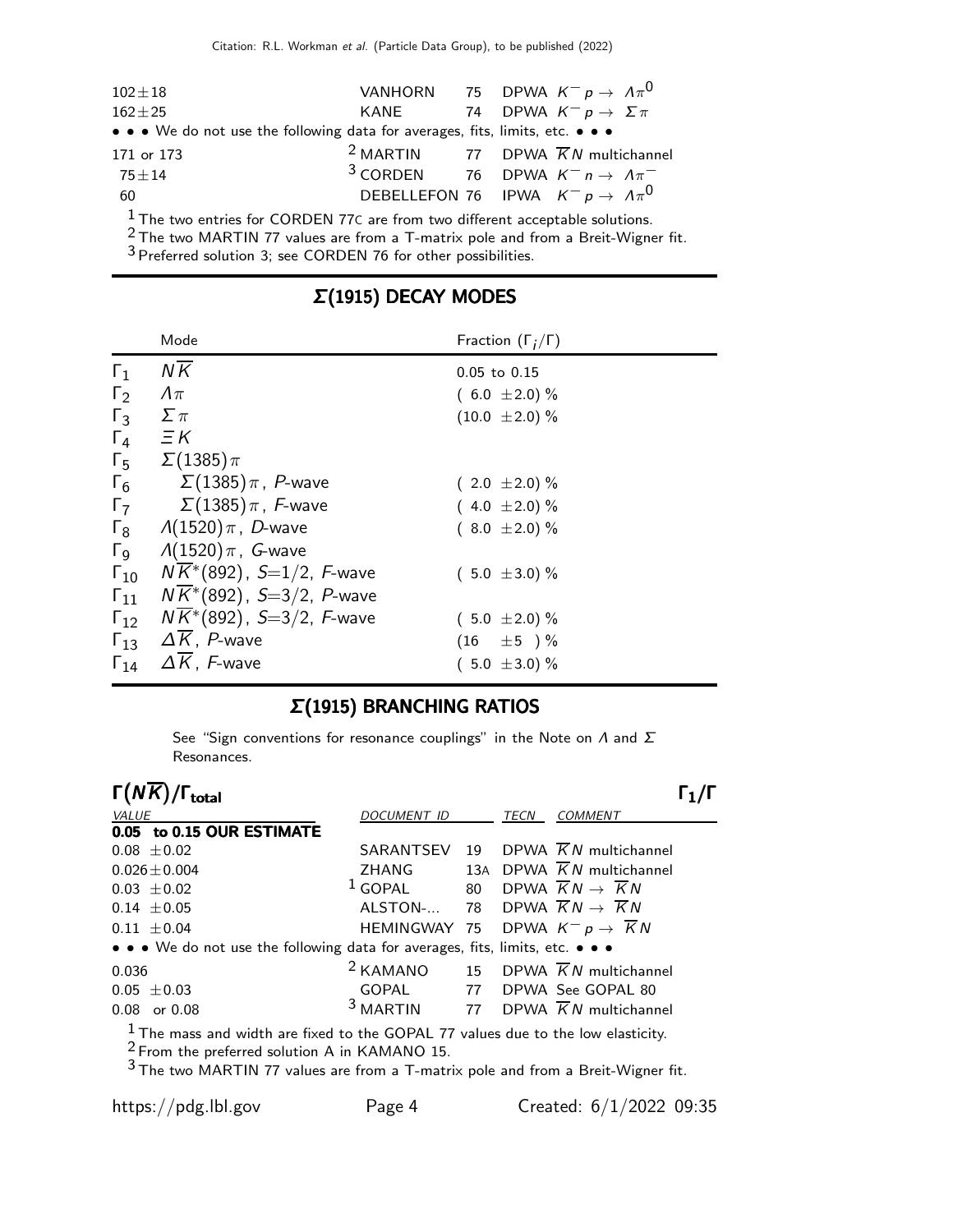| $\Gamma(\Lambda \pi)/\Gamma_{\rm total}$                                                                                                                                                                                                             |                          |    |                                                | $\Gamma_2/\Gamma$                    |
|------------------------------------------------------------------------------------------------------------------------------------------------------------------------------------------------------------------------------------------------------|--------------------------|----|------------------------------------------------|--------------------------------------|
| <i>VALUE</i>                                                                                                                                                                                                                                         | DOCUMENT ID              |    | TECN COMMENT                                   |                                      |
| $0.06 \pm 0.02$                                                                                                                                                                                                                                      | SARANTSEV 19             |    | DPWA $\overline{K}N$ multichannel              |                                      |
| • • • We do not use the following data for averages, fits, limits, etc. • • •                                                                                                                                                                        |                          |    |                                                |                                      |
| 0.127                                                                                                                                                                                                                                                | $1$ KAMANO               |    | 15 DPWA $\overline{K}N$ multichannel           |                                      |
| <sup>1</sup> From the preferred solution A in KAMANO 15.                                                                                                                                                                                             |                          |    |                                                |                                      |
| $\Gamma(\Sigma \pi)/\Gamma_{\rm total}$                                                                                                                                                                                                              |                          |    |                                                | $\Gamma_3/\Gamma$                    |
| <i>VALUE</i>                                                                                                                                                                                                                                         | DOCUMENT ID TECN         |    | <b>COMMENT</b>                                 |                                      |
| $0.10 \pm 0.02$                                                                                                                                                                                                                                      |                          |    | SARANTSEV 19 DPWA $\overline{K}N$ multichannel |                                      |
| • • We do not use the following data for averages, fits, limits, etc. • • •                                                                                                                                                                          |                          |    |                                                |                                      |
| 0.678                                                                                                                                                                                                                                                | $1$ KAMANO               |    | 15 DPWA $\overline{K}N$ multichannel           |                                      |
| $1$ From the preferred solution A in KAMANO 15.                                                                                                                                                                                                      |                          |    |                                                |                                      |
| $\Gamma(\equiv K)/\Gamma_{\rm total}$                                                                                                                                                                                                                |                          |    |                                                | $\Gamma_4/\Gamma$                    |
| <b>VALUE</b>                                                                                                                                                                                                                                         | DOCUMENT ID TECN COMMENT |    |                                                |                                      |
| < 0.01                                                                                                                                                                                                                                               |                          |    | SARANTSEV 19 DPWA $\overline{K}N$ multichannel |                                      |
| • • • We do not use the following data for averages, fits, limits, etc. • • •                                                                                                                                                                        |                          |    |                                                |                                      |
| not seen                                                                                                                                                                                                                                             | $1$ KAMANO               | 15 | DPWA Multichannel                              |                                      |
| $1$ From the preferred solution A in KAMANO 15.                                                                                                                                                                                                      |                          |    |                                                |                                      |
| $\Gamma(\Sigma(1385)\pi, P$ -wave)/ $\Gamma_{\text{total}}$                                                                                                                                                                                          |                          |    |                                                | $\Gamma_6/\Gamma$                    |
| <i>VALUE</i>                                                                                                                                                                                                                                         | DOCUMENT ID TECN COMMENT |    |                                                |                                      |
| $0.02 \pm 0.02$                                                                                                                                                                                                                                      | SARANTSEV 19             |    | DPWA K N multichannel                          |                                      |
| • • • We do not use the following data for averages, fits, limits, etc. • • •                                                                                                                                                                        |                          |    |                                                |                                      |
| 0.112                                                                                                                                                                                                                                                | $1$ KAMANO               |    | 15 DPWA $\overline{K}N$ multichannel           |                                      |
| $1$ From the preferred solution A in KAMANO 15.                                                                                                                                                                                                      |                          |    |                                                |                                      |
|                                                                                                                                                                                                                                                      |                          |    |                                                |                                      |
| $\Gamma(\Sigma(1385)\pi$ , F-wave)/ $\Gamma_{\rm total}$                                                                                                                                                                                             |                          |    |                                                | $\Gamma_7/\Gamma$                    |
| <i>VALUE</i>                                                                                                                                                                                                                                         | DOCUMENT ID              |    | TECN COMMENT                                   |                                      |
| $0.04 \pm 0.02$<br>• • • We do not use the following data for averages, fits, limits, etc. • • •                                                                                                                                                     |                          |    | SARANTSEV 19 DPWA $\overline{K}N$ multichannel |                                      |
| 0.004                                                                                                                                                                                                                                                | $1$ KAMANO               | 15 | DPWA $\overline{K}N$ multichannel              |                                      |
|                                                                                                                                                                                                                                                      |                          |    |                                                |                                      |
|                                                                                                                                                                                                                                                      |                          |    |                                                |                                      |
| <sup>1</sup> From the preferred solution A in KAMANO 15.                                                                                                                                                                                             |                          |    |                                                |                                      |
|                                                                                                                                                                                                                                                      |                          |    |                                                | $\Gamma_8/\Gamma$                    |
|                                                                                                                                                                                                                                                      | DOCUMENT ID TECN COMMENT |    |                                                |                                      |
|                                                                                                                                                                                                                                                      |                          |    | SARANTSEV 19 DPWA $\overline{K}N$ multichannel |                                      |
|                                                                                                                                                                                                                                                      |                          |    |                                                |                                      |
|                                                                                                                                                                                                                                                      |                          |    |                                                |                                      |
|                                                                                                                                                                                                                                                      | DOCUMENT ID TECN COMMENT |    |                                                |                                      |
|                                                                                                                                                                                                                                                      |                          |    | SARANTSEV 19 DPWA $\overline{K}N$ multichannel |                                      |
|                                                                                                                                                                                                                                                      |                          |    |                                                |                                      |
| $\Gamma(A(1520)\pi, D$ -wave)/ $\Gamma_{\text{total}}$<br>VALUE<br>$0.08 + 0.02$<br>$\Gamma(A(1520)\pi, G$ -wave)/ $\Gamma_{\text{total}}$<br>VALUE<br>def 0<br>$\Gamma(N\overline{K}^*(892)$ , S=1/2, F-wave)/ $\Gamma_{\rm total}$<br><b>VALUE</b> | DOCUMENT ID TECN COMMENT |    |                                                | $\Gamma$ 9/Г<br>$\Gamma_{10}/\Gamma$ |
| $0.05 \pm 0.03$                                                                                                                                                                                                                                      | SARANTSEV 19             |    | DPWA $\overline{K}N$ multichannel              |                                      |
| • • • We do not use the following data for averages, fits, limits, etc. • • •<br>0.001                                                                                                                                                               | $1$ KAMANO               | 15 | DPWA Multichannel                              |                                      |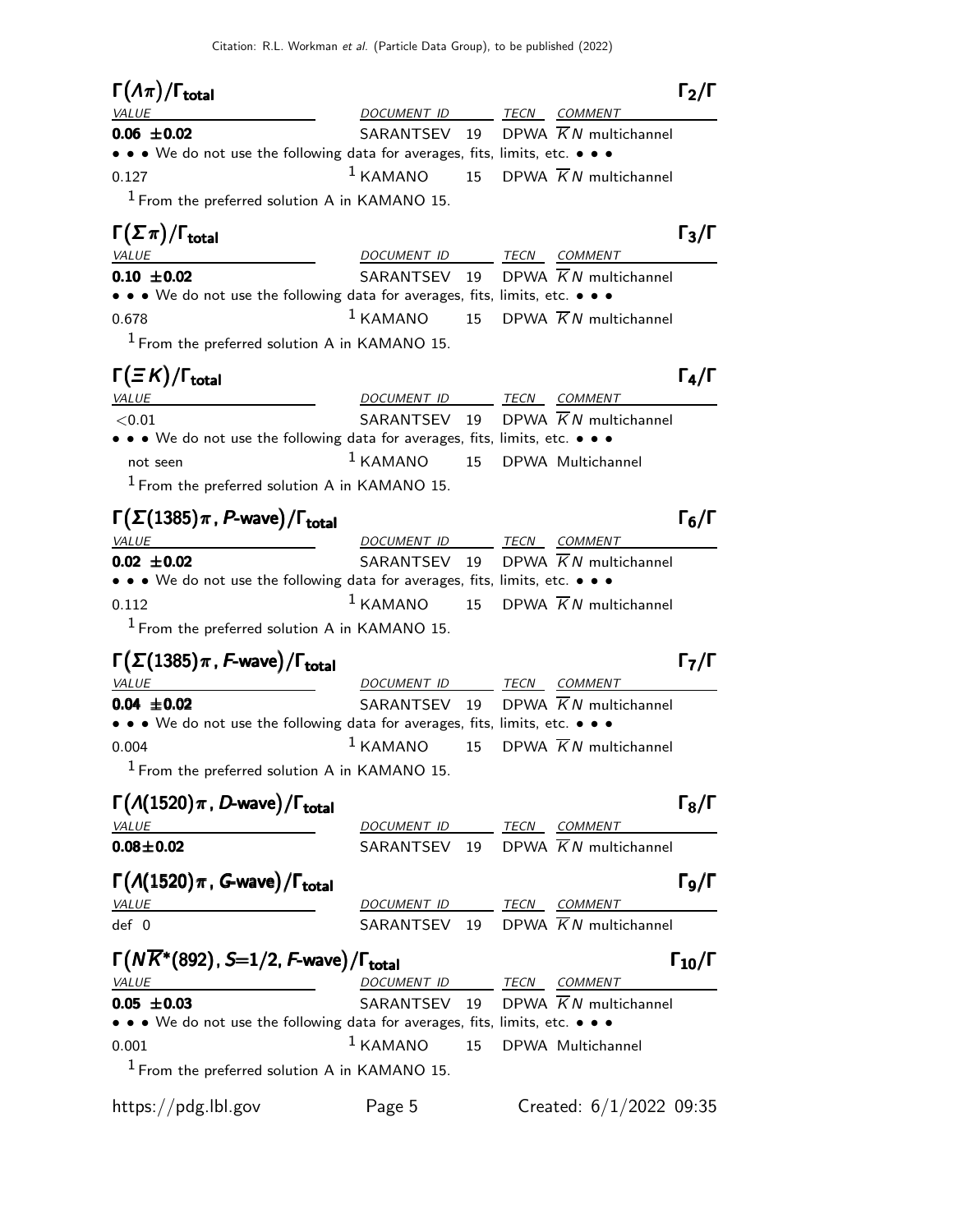| $\Gamma(N\overline{K}^*(892), S=3/2, P$ -wave)/ $\Gamma_{\rm total}$                                                                                            |                          |                 | $\Gamma_{11}/\Gamma$                                 |  |  |
|-----------------------------------------------------------------------------------------------------------------------------------------------------------------|--------------------------|-----------------|------------------------------------------------------|--|--|
| <b>VALUE</b>                                                                                                                                                    | DOCUMENT ID              |                 | TECN COMMENT                                         |  |  |
| • • • We do not use the following data for averages, fits, limits, etc. • • •                                                                                   |                          |                 |                                                      |  |  |
| 0.042                                                                                                                                                           | $1$ KAMANO               |                 | 15 DPWA Multichannel                                 |  |  |
| $1$ From the preferred solution A in KAMANO 15.                                                                                                                 |                          |                 |                                                      |  |  |
| $\Gamma(N\overline{K}^*(892), S=3/2, F$ -wave)/ $\Gamma_{\text{total}}$                                                                                         |                          |                 | $\Gamma_{12}/\Gamma$                                 |  |  |
| VALUE                                                                                                                                                           | DOCUMENT ID TECN COMMENT |                 |                                                      |  |  |
| $0.05 \pm 0.02$                                                                                                                                                 | SARANTSEV 19             |                 | DPWA $\overline{K}N$ multichannel                    |  |  |
| • • • We do not use the following data for averages, fits, limits, etc. • • •                                                                                   |                          |                 |                                                      |  |  |
| not seen                                                                                                                                                        | $1$ KAMANO               |                 | 15 DPWA Multichannel                                 |  |  |
| $1$ From the preferred solution A in KAMANO 15.                                                                                                                 |                          |                 |                                                      |  |  |
| $\Gamma(\Delta \overline{K}, P$ -wave)/ $\Gamma_{\text{total}}$                                                                                                 |                          |                 | $\Gamma_{13}/\Gamma$                                 |  |  |
| <b>VALUE</b>                                                                                                                                                    | DOCUMENT ID TECN COMMENT |                 |                                                      |  |  |
| $0.16 \pm 0.05$                                                                                                                                                 | SARANTSEV 19             |                 | DPWA $\overline{K}N$ multichannel                    |  |  |
| $\Gamma(\Delta\overline{K}, F$ -wave)/ $\Gamma_{\rm total}$                                                                                                     |                          |                 | $\Gamma_{14}/\Gamma$                                 |  |  |
| VALUE                                                                                                                                                           | DOCUMENT ID              |                 | TECN COMMENT                                         |  |  |
| $0.05 \pm 0.03$                                                                                                                                                 | SARANTSEV 19             |                 | DPWA $\overline{K}N$ multichannel                    |  |  |
| $(\Gamma_i \Gamma_f)^{\frac{1}{2}}$ / $\Gamma_{\text{total}}$ in $N \overline{K} \rightarrow \Sigma (1915) \rightarrow \Lambda \pi$<br><u>VALUE</u>             | DOCUMENT ID TECN COMMENT |                 | $({\Gamma_1 \Gamma_2})^{\frac{1}{2}}/{\Gamma}$       |  |  |
| $-0.09 \pm 0.03$                                                                                                                                                | GOPAL                    |                 | 77 DPWA $\overline{K}N$ multichannel                 |  |  |
| $-0.10 \pm 0.01$                                                                                                                                                | $1$ CORDEN               |                 | 76 DPWA $K^- n \rightarrow \Lambda \pi^-$            |  |  |
| $-0.06 \pm 0.02$                                                                                                                                                | BAILLON                  |                 | 75 IPWA $\overline{K}N \rightarrow \Lambda \pi$      |  |  |
| $-0.09 \pm 0.02$                                                                                                                                                | VANHORN                  |                 | 75 DPWA $K^- p \rightarrow A \pi^0$                  |  |  |
| $-0.087 \pm 0.056$                                                                                                                                              | <b>DEVENISH</b>          | 74B             | Fixed-t dispersion rel.                              |  |  |
| • • • We do not use the following data for averages, fits, limits, etc. • • •                                                                                   |                          |                 |                                                      |  |  |
| $-0.09$ or $-0.09$                                                                                                                                              | $2$ MARTIN               | 77              | DPWA $\overline{K}N$ multichannel                    |  |  |
| $-0.10$                                                                                                                                                         |                          |                 | DEBELLEFON 76 IPWA $K^- p \rightarrow \Lambda \pi^0$ |  |  |
| <sup>1</sup> Preferred solution 3; see CORDEN 76 for other possibilities.<br>$2$ The two MARTIN 77 values are from a T-matrix pole and from a Breit-Wigner fit. |                          |                 |                                                      |  |  |
| $(\Gamma_i \Gamma_f)^{1/2}/\Gamma_{total}$ in $N\overline{K} \rightarrow \Sigma(1915) \rightarrow \Sigma \pi$                                                   |                          |                 | $(\Gamma_1 \Gamma_3)^{\frac{1}{2}} / \Gamma$         |  |  |
|                                                                                                                                                                 |                          |                 |                                                      |  |  |
| VALUE                                                                                                                                                           | DOCUMENT ID              | 13A             | TECN COMMENT<br>DPWA Multichannel                    |  |  |
| $-0.14 \pm 0.01$<br>$-0.17 \pm 0.01$                                                                                                                            | ZHANG<br>$1$ CORDEN      | 77 <sub>C</sub> | $K^-$ n $\rightarrow$ $\Sigma \pi$                   |  |  |
| $-0.15 \pm 0.02$                                                                                                                                                | $1$ CORDEN               | 77 <sub>C</sub> | $K^-$ n $\rightarrow$ $\Sigma \pi$                   |  |  |
| $-0.19 \!\pm\! 0.03$                                                                                                                                            | GOPAL                    | 77              | DPWA $\overline{K}N$ multichannel                    |  |  |

 $-0.16 \pm 0.03$  KANE 74 DPWA  $K^- p \rightarrow \Sigma \pi$ • • • We do not use the following data for averages, fits, limits, etc. • • •

 $-0.05$  or  $-0.05$  2 MARTIN 77 DPWA  $\overline{K}N$  multichannel

 $^1$  The two entries for CORDEN 77C are from two different acceptable solutions.

 $^2$ The two MARTIN 77 values are from a T-matrix pole and from a Breit-Wigner fit.